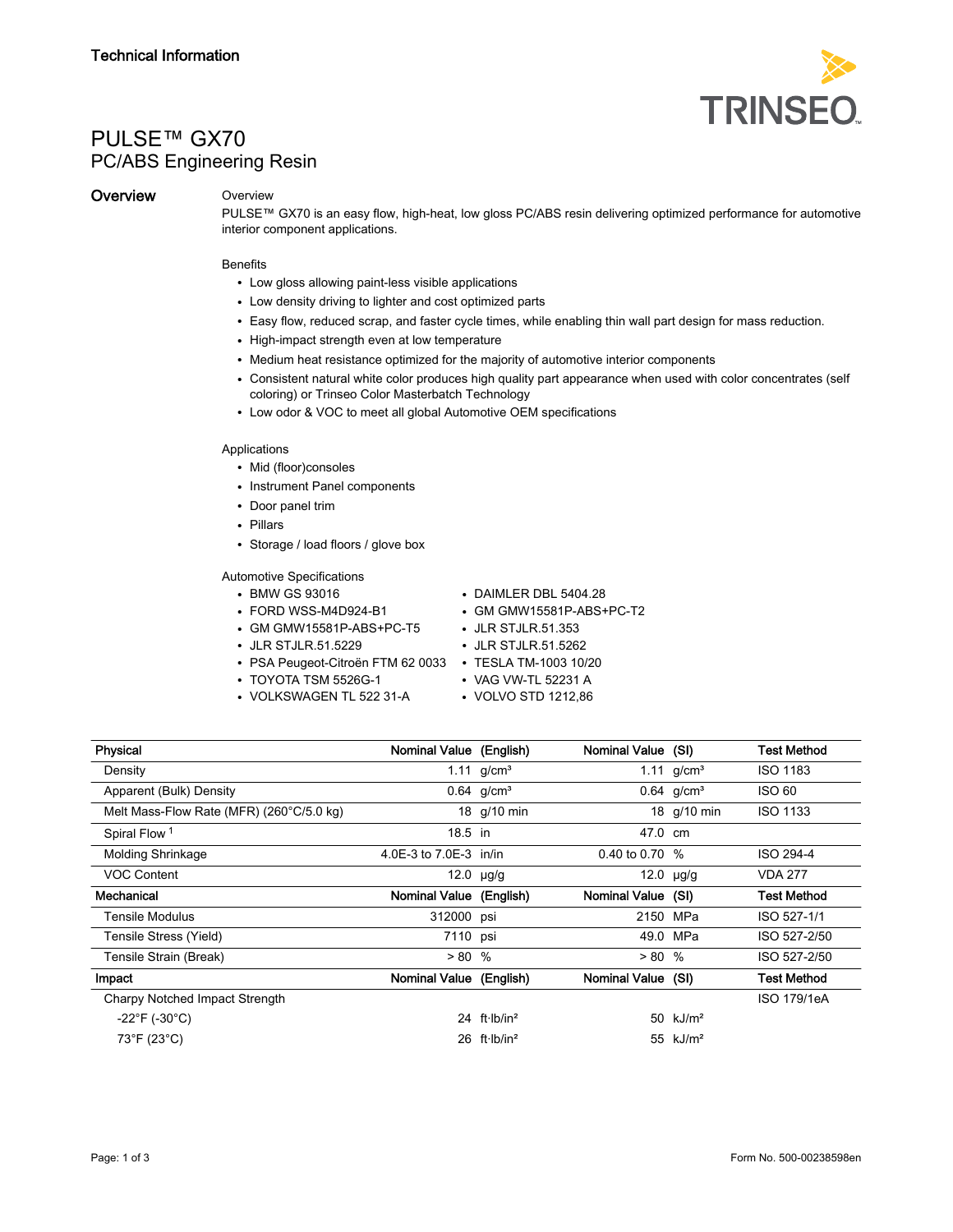| Thermal                                  | Nominal Value (English)             | Nominal Value (SI)                   | <b>Test Method</b> |
|------------------------------------------|-------------------------------------|--------------------------------------|--------------------|
| Deflection Temperature Under Load        |                                     |                                      | ISO 75-2/A         |
| 264 psi (1.8 MPa), Unannealed            | 208 $\degree$ F                     | 98.0 °C                              |                    |
| Vicat Softening Temperature              | 243 $\degree$ F                     | 117 $\degree$ C                      | ISO 306/B50        |
| CLTE - Flow (-22 to 176°F (-30 to 80°C)) | 4 2F-5 to 4 4F-5 in/in/ $\degree$ F | 7.5F-5 to 8.0F-5 cm/cm/ $^{\circ}$ C | ISO 11359-2        |
| Injection                                | Nominal Value (English)             | Nominal Value (SI)                   |                    |

|                           | .             |                        |  |
|---------------------------|---------------|------------------------|--|
| <b>Drying Temperature</b> | 212 °F        | 100 $°C$               |  |
| Drying Time               | 4.0 hr        | 4.0 hr                 |  |
| Processing (Melt) Temp    | 491 to 536 °F | 255 to 280 $\degree$ C |  |
| Mold Temperature          | 140 to 176 °F | 60 to 80 $\degree$ C   |  |

# Notes

These are typical properties only and are not to be construed as specifications. Users should confirm results by their own tests.

<sup>1</sup> Melt Temperature: 500°F (260°C), Injection Pressure: 2.61E+4 psi (1.80E+3 bar)